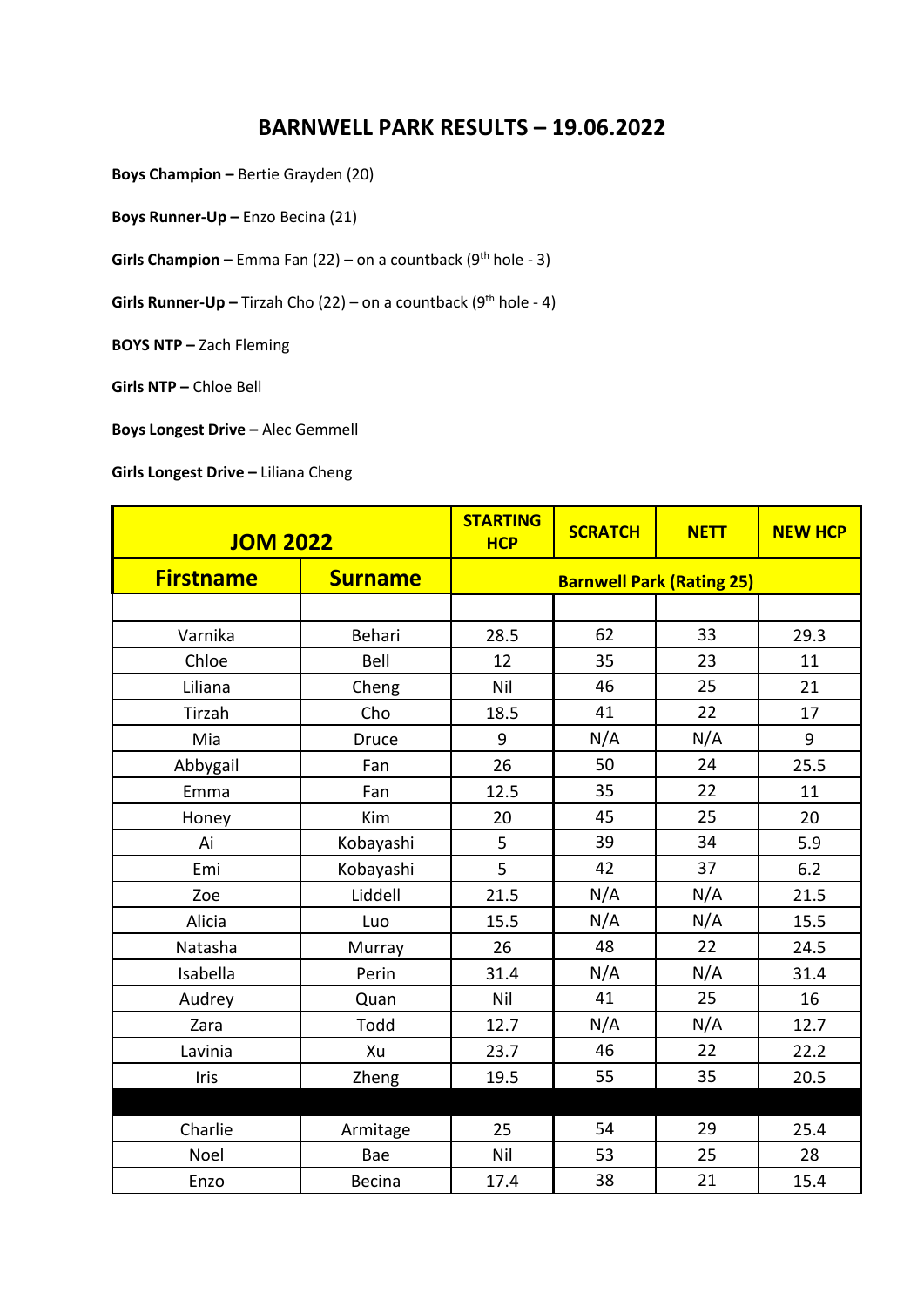| Yavisht         | Behari        | 18.8 | 43  | 24  | 18.3 |
|-----------------|---------------|------|-----|-----|------|
| Jeremy          | Boardman      | 20.9 | 46  | 25  | 20.9 |
| Cormac          | Boyce         | 21.7 | 48  | 26  | 21.8 |
| Jordan          | Cohen         | Nil  | 38  | 25  | 13   |
| Benjamin        | Chao          | 10   | 35  | 25  | 10   |
| Mason           | Copas         | 11   | 44  | 33  | 11.8 |
| Leyi            | Duan          | Nil  | 50  | 25  | 25   |
| Tom             | Fairbrother   | 10   | 40  | 30  | 10.5 |
| Ricky           | Fang          | 8.5  | N/A | N/A | 8.5  |
| Zachary         | Fleming       | Nil  | 33  | 25  | 8    |
| Jake            | Franklin      | 16.3 | 45  | 29  | 16.7 |
| Alec            | Gemmell       | Nil  | 45  | 25  | 20   |
| Jack            | Gillett       | 19   | 50  | 31  | 19.6 |
| <b>Bertie</b>   | Grayden       | 19.8 | 40  | 20  | 17.3 |
| Emerson         | Hanrahan      | Nil  | N/A | N/A | Nil  |
| Andrew          | Huang         | 14   | 57  | 43  | 16.8 |
| Jaydon          | Hui           | Nil  | 41  | 25  | 16   |
| Flynn           | Illett        | Nil  | 47  | 25  | 22   |
| Jake            | Kalisz        | Nil  | 48  | 25  | 23   |
| Jared           | Kery          | 8    | N/A | N/A | 8    |
| Justin          | Lu            | Nil  | 51  | 25  | 26   |
| Lucas           | Lu            | Nil  | 50  | 25  | 25   |
| Luster          | Lu            | Nil  | 57  | 25  | 32   |
| Kaya            | Macpherson    | 13   | 38  | 25  | 13   |
| James           | Markezic      | 14   | 47  | 33  | 14.8 |
| Lachlan         | Martin        | 26.5 | N/A | N/A | 26.5 |
| Thomas          | McConochie    | 18   | 51  | 33  | 18.8 |
| Luca            | Meng          | 11.5 | 53  | 41  | 13.1 |
| Ishan           | Nayani        | 21.9 | 51  | 29  | 22.3 |
| William         | Ngo           | 18   | N/A | N/A | 18   |
| Ethan           | Nguyen        | 21.5 | N/A | N/A | 21.5 |
| Rory            | Page          | 5    | 31  | 26  | 5.1  |
| Ethan           | Pak           | 11.5 | 40  | 28  | 11.8 |
| Tristian        | Reay          | Nil  | 75  | 25  | 50   |
| Tyler           | Reinking      | 21   | N/A | N/A | 21   |
| Casey           | Schultz       | 12   | N/A | N/A | 12   |
| Christian-James | Stuart        | 11   | 48  | 37  | 12.2 |
| Danby           | <b>Stuart</b> | 22.5 | 50  | 27  | 22.7 |
| Ryan            | Vu            | 21.5 | N/A | N/A | 21.5 |
| Shujun          | Wang          | 15.1 | 44  | 29  | 15.5 |
| Wilson          | Wang          | 13.5 | 56  | 42  | 15.2 |